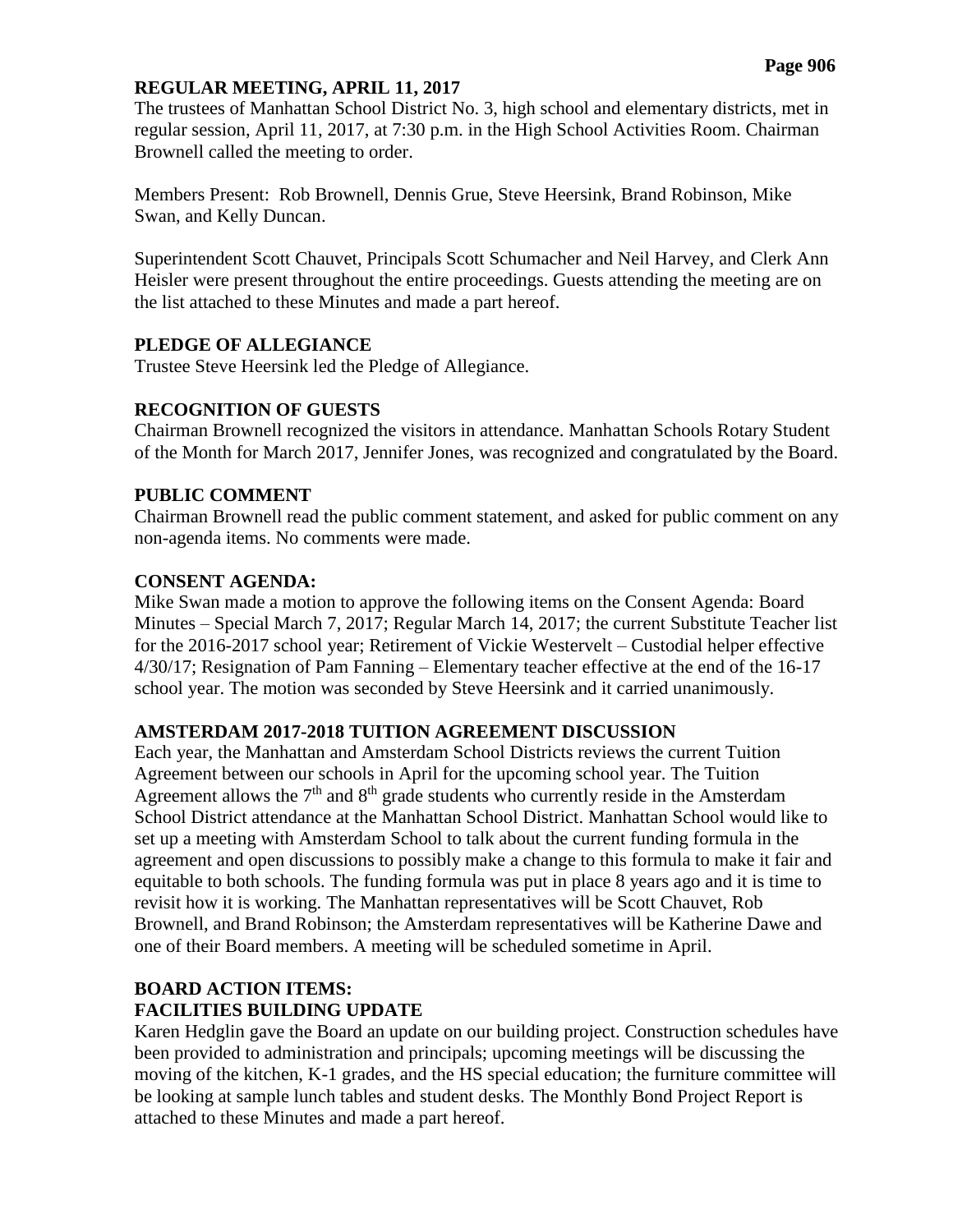#### **Page 907**

### **MOU WITH THE TOWN OF MANHATTAN**

After discussion, Steve Heersink made a motion to approve a Memorandum of Understanding MOU between the Town of Manhattan and the Manhattan School District, which will essentially grant the Town a perpetual public utility easement across school property. The motion was seconded by Dennis Grue and it carried with no dissenting votes. The approved MOU is attached to these Minutes and made a part hereof.

### **PERSONNEL**

Dennis Grue moved to approve employment contracts for the 2017-2018 school year with Neil Harvey as High School Principal; Scott Schumacher as Elementary Principal; and Lori Brown-Chauvet as Special Ed/Curriculum Director. Steve Heersink seconded the motion, which carried unanimously.

### **APPOINT TRUSTEE TO MANHATTAN SCHOOLS FOUNDATION BOARD**

Due to the recent stepping down of Rob Brownell as the School Board representative on the Manhattan Schools Foundation Board, Dennis Grue was appointed as the new School Board representative.

# **BOARD INFORMATION ITEMS: WRESTLING & SOFTBALL PROGRAMS**

The Board continued their discussion on the possibility of starting a wrestling and softball program for the 2017-2018 school year. Community members have stepped up and have secured funding, along with some equipment to help get the programs started. Other details are being worked on and include practice rooms, wrestling mats, playing fields, corporate sponsorships, etc. MHSA has said that they are flexible and willing to extend the deadline to add these programs for the 2017-2018 school year. The Board requested a worst case scenario budget impact on the district and to bring that information back to the Board at their May meeting for further discussion and decision.

# **MUST INSURANCE RENEWAL RATES 2017-2018**

The school district will receive a 14% rate increase from MUST for our BCBS health insurance plan for the 2017-2018 school year. Due to the uncertainty in the health insurance market, the school district will continue with MUST for the 2017-2018 school year, and will re-evaluate the situation next year to determine whether the school should seek additional proposals from other insurance companies.

Superintendent Chauvet and the School Board received a letter request from the Manhattan Education Association (MEA) to re-open negotiations on the 2016-2018 Collective Gaining Agreement in regards to employer health insurance contribution rates for the 2017-2018 school year. A meeting will be scheduled soon.

# **ANNUAL SCHOOL ELECTION – MAY 2, 2017**

Due to the number of candidates filing a Declaration of Intent and Oath of Candidacy for the open trustee position on the Manhattan School Board of Trustees, District No. 3, Gallatin County, State of Montana, is equal to or less than the number of positions to be elected, the trustee election is not necessary. Therefore, the Manhattan School Trustee Election was cancelled on March 31, 2017.

Due to the number of candidates filing a Declaration of Intent and Oath of Candidacy for the open trustee position on the Manhattan High School Board of Trustees, District No. 3, Gallatin County, State of Montana, is equal to or less than the number of positions to be elected, the trustee election is not necessary. Therefore, the Manhattan High School Trustee Election was cancelled on March 31, 2017.